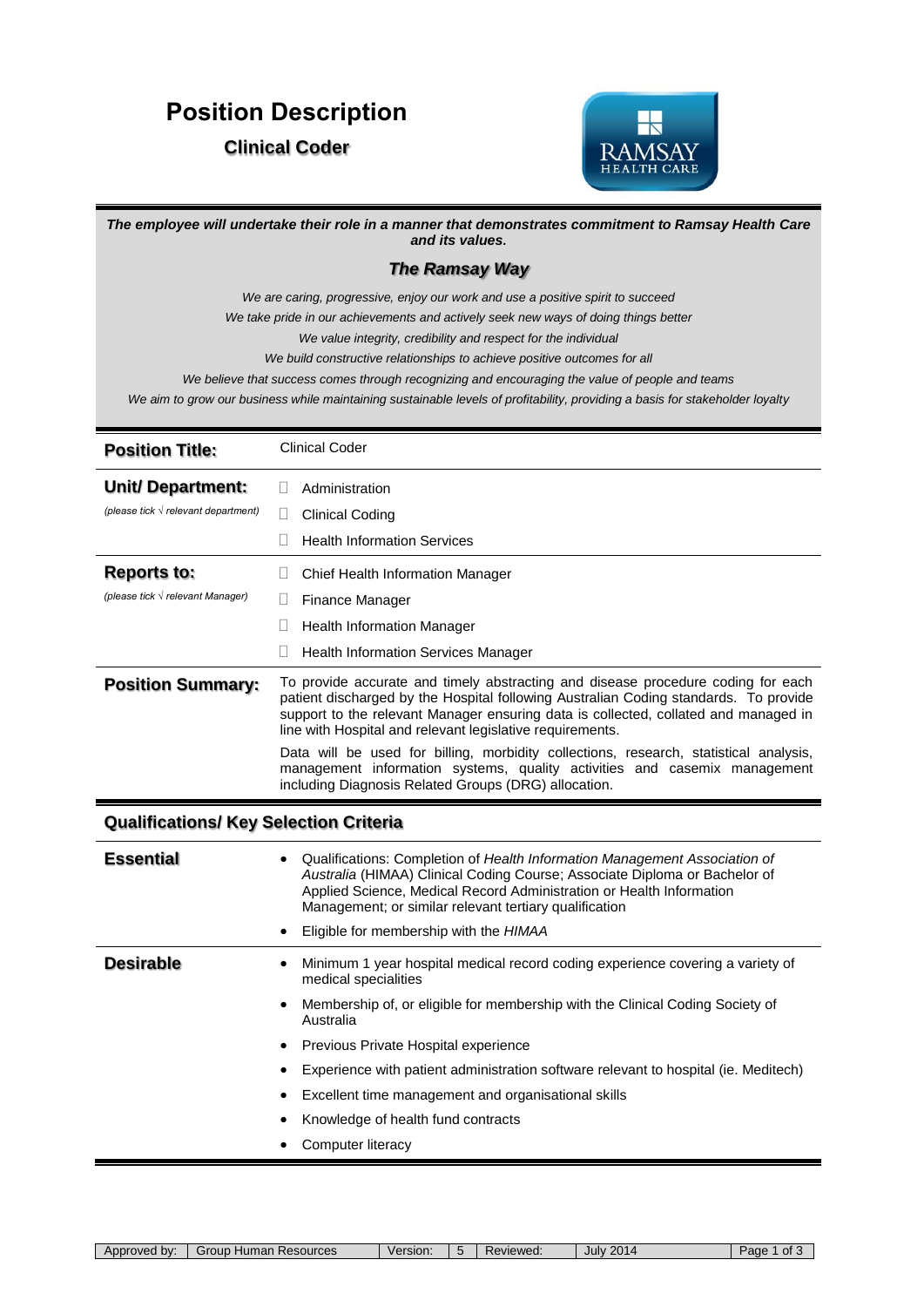## **Key Performance Criteria**

| <b>Element</b>                            | <b>Criteria</b>                                                                                                                                                                                                                                    |
|-------------------------------------------|----------------------------------------------------------------------------------------------------------------------------------------------------------------------------------------------------------------------------------------------------|
| <b>Personal &amp;</b>                     | Act in a professional manner at all times when dealing with internal and external customers                                                                                                                                                        |
| <b>Professional</b><br><b>Development</b> | Continually update knowledge in regards to professional occupation/work area and evaluate<br>own performance to identify strengths and areas where professional growth can occur                                                                   |
|                                           | Positively promote the company in a positive manner both internally and externally<br>٠                                                                                                                                                            |
|                                           | Demonstrate a good work ethic that includes punctuality, integrity, respect for others and a<br>commitment to professional practice                                                                                                                |
|                                           | Maintain confidentiality on all issues relating to the Hospital, customers and colleagues                                                                                                                                                          |
|                                           | Understand and adhere to all Ramsay policies including the Ramsay Code of Conduct,<br>٠<br>Confidentiality Privacy & Intellectual Property Policy, Safety Community & Environment<br>Policy and Discrimination, Bullying & Harassment Policy       |
|                                           | Dress and personal presentation reflect the requirements of the Ramsay Health Care Policy<br>dealing with Dress Code and Appearance Standards                                                                                                      |
|                                           | Adhere to all Hospital policies including the Infection Control Policy<br>٠                                                                                                                                                                        |
|                                           | Participate in the annual Performance Development and Review process                                                                                                                                                                               |
|                                           | Attend all mandatory training sessions provided by the organisation and be actively involved<br>in other training and development as required                                                                                                      |
| <b>Customer</b><br>Service /              | Recognise and tolerate individual differences in others including gender, sexual preferences,<br>age, disability and culture in line with Ramsay Health Care Workplace Diversity Guidelines                                                        |
| <b>Customer</b>                           | Answer telephones promptly and courteously<br>٠                                                                                                                                                                                                    |
| <b>Relations</b>                          | Provide timely and accurate information in response to queries by patients, visitors and other<br>customers                                                                                                                                        |
|                                           | Maintain positive relationships and strong communication networks with all stakeholders and<br>٠<br>other departments so that quality outcomes are achieved                                                                                        |
|                                           | Provide excellent customer service at all times in line with facility service standards /<br>customer service principles                                                                                                                           |
| <b>Teamwork &amp;</b>                     | Demonstrate the ability to work both independently and within a team structure                                                                                                                                                                     |
| <b>Communication</b>                      | $\bullet$<br>Behave in a friendly and supportive manner to other employees                                                                                                                                                                         |
|                                           | Work collaboratively and cooperatively with all members of the team                                                                                                                                                                                |
|                                           | Attend work as rostered and on time, and if unable to attend, provide sufficient notice so that<br>appropriate action can be taken                                                                                                                 |
|                                           | Resolve any workplace conflict in a professional manner through the correct organisational<br>processes                                                                                                                                            |
|                                           | Assist new members of staff to effectively perform their role including orienting and helping<br>them to support skill and knowledge acquisition                                                                                                   |
|                                           | Demonstrate sound communication skills, both written and verbal                                                                                                                                                                                    |
|                                           | Attend departmental meetings and read relevant communications while contributing to<br>improving standards of service in line with the needs of the Hospital and its customers                                                                     |
|                                           | Support and assist Ramsay Managers in their objective to make Ramsay a leader in<br>corporate responsibility by reducing its impact on society and the environment and fostering<br>an understanding of the principles of corporate responsibility |
| <b>Quality /</b>                          | Promote best practice in line with organisational policies and procedures<br>$\bullet$                                                                                                                                                             |
| <b>Continuous</b><br><b>Improvement</b>   | Support and participate in improvement programs as highlighted in staff or patient<br>satisfaction surveys, including addressing any individual needs highlighted or assisting to<br>implement improvement action plans (eg. Press Ganey surveys)  |
|                                           | Be involved and support continuous improvement projects and audits being undertaken in the<br>department and the organisation                                                                                                                      |
|                                           | Actively support continuous improvement programs involving state health services,<br>accreditation and other regulatory bodies                                                                                                                     |